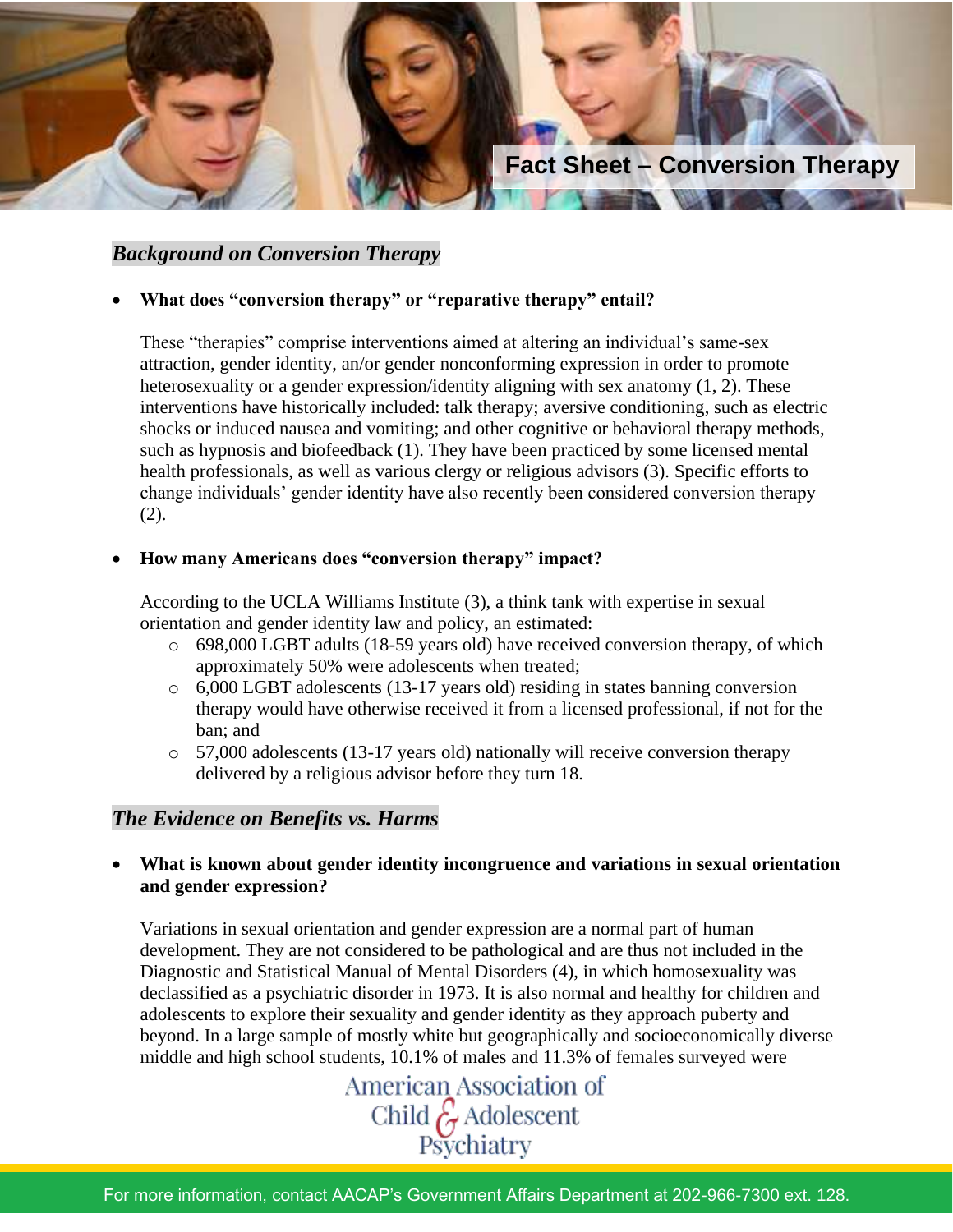"unsure" of their sexual orientation, while 1.5% of males and 1.1% of females stated they were "bisexual or predominantly homosexual." Uncertainty decreased successively with older groups, suggesting that adolescence is a common time of exploration and experimentation (5).

### • **Is there evidence showing the efficacy of "conversion therapies"?**

A systematic literature review conducted by the American Psychological Association in 2007 found significant and serious deficiencies in the research methodologies of studies on conversion therapy outcomes, thus concluding that there was little evidence of benefit and some evidence of harm from these interventions. High dropout rates, particularly with aversive interventions, suggested that individuals found these treatments harmful. This task force summarized its findings thus: "results of scientifically valid research indicate that it is unlikely that individuals will be able to reduce same-sex attractions or increase other-sex sexual attractions through SOCE [sexual orientation change efforts]" (1).

## • **How might "conversion therapies" be harmful?**

Instead of being helpful, conversion therapies may cause harm in various ways. Studies of these interventions in adults have shown an increased risk of harm to self-esteem (6) or have been criticized for not adequately considering risks such as increased anguish, self-loathing, depression, anxiety, substance abuse, and suicidality (7). Indeed, a study of transgender people found those exposed to conversion therapy were more likely to be unemployed, have a lower household income, and have an increase in suicide attempts and lifetime history of suicidal ideation and mental distress (8). Further, conversion therapies may encourage family rejection, which plays a role in poor mental health and substance abuse outcomes. One study out of San Francisco State University found that "highly rejected" LGBTQ youth, as compared to those who were "not rejected" or "only a little rejected" by parents or caregivers, were about eight times as likely to have attempted suicide; six times as likely to report high levels of depression; three times as likely to use illegal substances; and three times as likely to be at high risk for HIV/sexually transmitted infections (9).

# *Efforts to Ban Conversion Therapy for Minors*

## • **State and Local Laws Regarding Conversion Therapy**

Currently, 18 states including, California, Colorado, Connecticut, Delaware, Hawaii, Illinois, Maryland, Massachusetts, Maine, New Jersey, New Hampshire, New Mexico, New York, Nevada, Oregon, Rhode Island, Vermont, and Washington, as well as the District of Columbia and Puerto Rico, have laws or regulations banning conversion therapies for youth to various extents. Cities and counties across the country, have also implemented policies against conversion therapies for youth. Both Republican as well as Democratic governors and mayors have signed such bills.